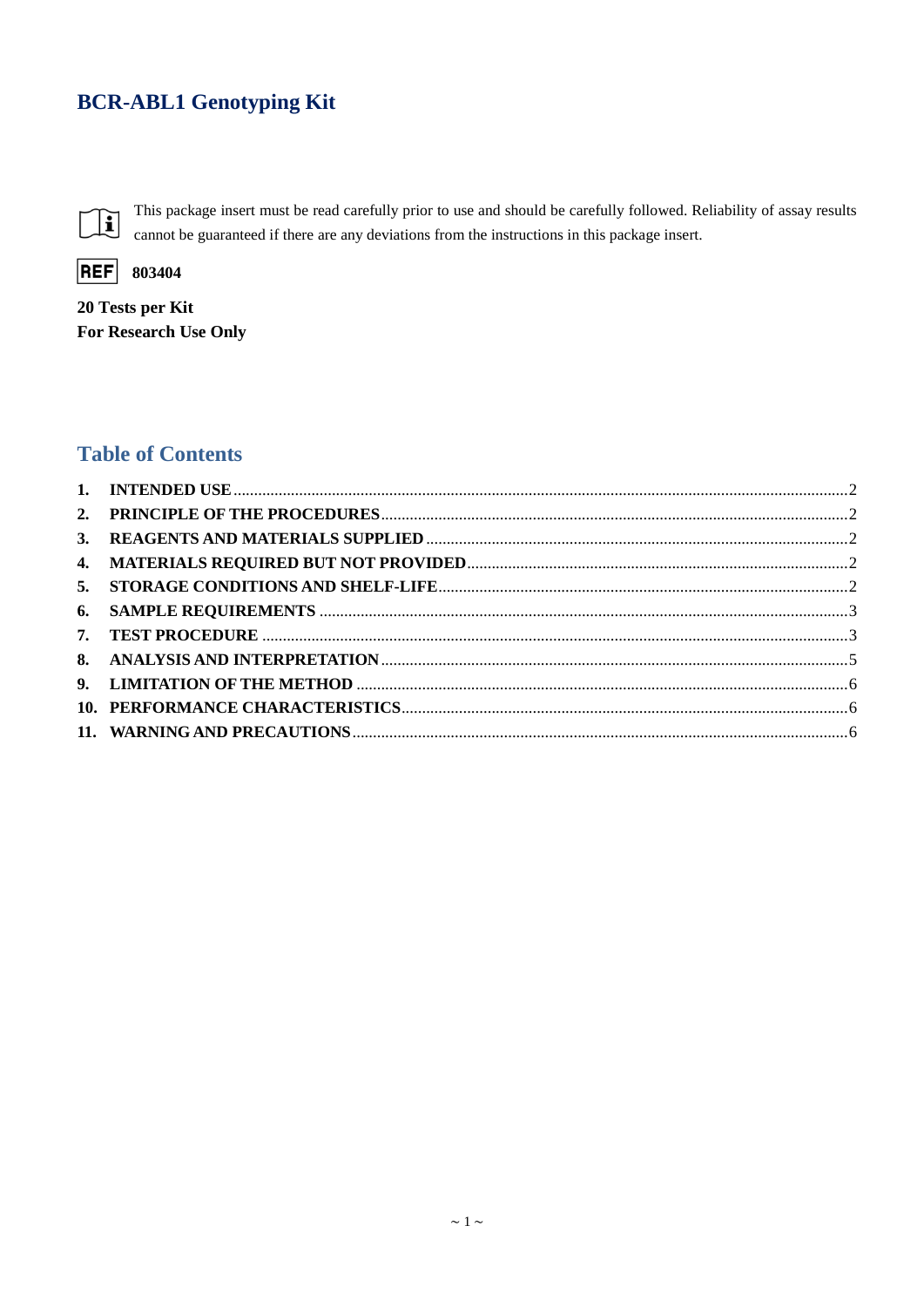## <span id="page-1-0"></span>**1. INTENDED USE**

**BCR-ABL1** Genotyping Kit is a qualitative test for differentiating of BCR-ABL1 p210, BCR-ABL1 p190, BCR-ABL1 p230 three splice variants with leukemia. The kit detects RNA transcripts of fusion genes extracted from human bone marrow or whole blood samples with BCR-ABL1.

**THE** results obtained from the kit provides more information of BCR-ABL1 to professionals for comprehensive consideration associated with patient condition, drug indication, therapeutic response and other detection findings.

## <span id="page-1-1"></span>**2. PRINCIPLE OF THE PROCEDURES**

**BCR-ABL1** Genotyping Kit is a RT-qPCR based assay for differentiating the subtype of BCR-ABL1 p210, BCR-ABL1 p190, BCR-ABL1 p230. Included in the kit are RT reaction mix and qPCR mix. cDNA is synthesized by adding purified total RNA to the RT reaction mix. The resulting cDNA is added to qPCR reaction tube, which contain specific PCR primers and probes for detection of fusion genes and an internal control gene of GUSB. The qPCR is performed in a real-time thermal cycler with optical filters for the detection of FAM, HEX, ROX and Cy5 fluorescence signals. Amplification plots and the resulting Cq (Quantification cycle) values are used for the identification of the fusion gene subtype. Detection of the GUSB gene is an internal control for the integrity of the RNA sample and functionality of both cDNA and qPCR reactions.

## <span id="page-1-2"></span>**3. REAGENTS AND MATERIALS SUPPLIED**

**BCR-ABL1** Genotyping Kit contains reagents for 20 tests, components are tabulated as below (table 1):

| <b>Table 1.</b> Keagems and <i>Materials</i> in the Kit |                  |                                    |  |  |  |
|---------------------------------------------------------|------------------|------------------------------------|--|--|--|
| Component                                               | Volume $(\mu L)$ | Description                        |  |  |  |
| RT Mix                                                  | 297              | For reverse transcription reaction |  |  |  |
| RT Enzyme                                               | 36               |                                    |  |  |  |
| <b>B/A PCR Mix</b>                                      | 436              | For qPCR reaction                  |  |  |  |
| LF Polymerase                                           | 10               |                                    |  |  |  |
| B/A 210 Positive Control                                | 40               | For positive control               |  |  |  |
| B/A 190 Positive Control                                | 40               |                                    |  |  |  |
| B/A 230 Positive Control                                | 40               |                                    |  |  |  |
| dd H <sub>2</sub> O                                     | 200              | For negative control               |  |  |  |
| User manual                                             | 1 piece          |                                    |  |  |  |

 **Table 1**. Reagents and Materials in the Kit

## <span id="page-1-3"></span>**4. MATERIALS REQUIRED BUT NOT PROVIDED**

- Real-time thermal cycler with FAM, HEX, ROX and Cy5 detection channels. Such as Bio-Rad CFX96, Mx3005P/3000P, ABI7500, Light Cycler 96 and SLAN 96s/96p/48p.
- Thermal Heating Block
- Disposable powder-free gloves
- $\bullet$  dd  $H_2O$
- Adjustable pipettes and sterile filtered pipette tips
- Vortex mixer
- Desktop centrifuge for 0.1 ml or 0.2 ml optical PCR tubes, 8-tube Strips or 96 plates as well as 1.5 ml microcentrifuge tubes
- 0.1 ml or 0.2 ml optical PCR tubes, 8-tubes strips with Optical Caps or 96 plates with sealing film which match the Bio-Rad CFX96, Mx3005P/3000P, ABI7500, Light Cycler 96 or SLAN 96s/96p/48p.

## <span id="page-1-4"></span>**5. STORAGE CONDITIONS AND SHELF-LIFE**

**THE** kit with all components is stable for 12 months when stored between -25  $\degree$ C and -18  $\degree$ C. The qPCR reagents including B/A PCR Mix must be protected from light to avoid bleaching of the probes. The expiration date of each component is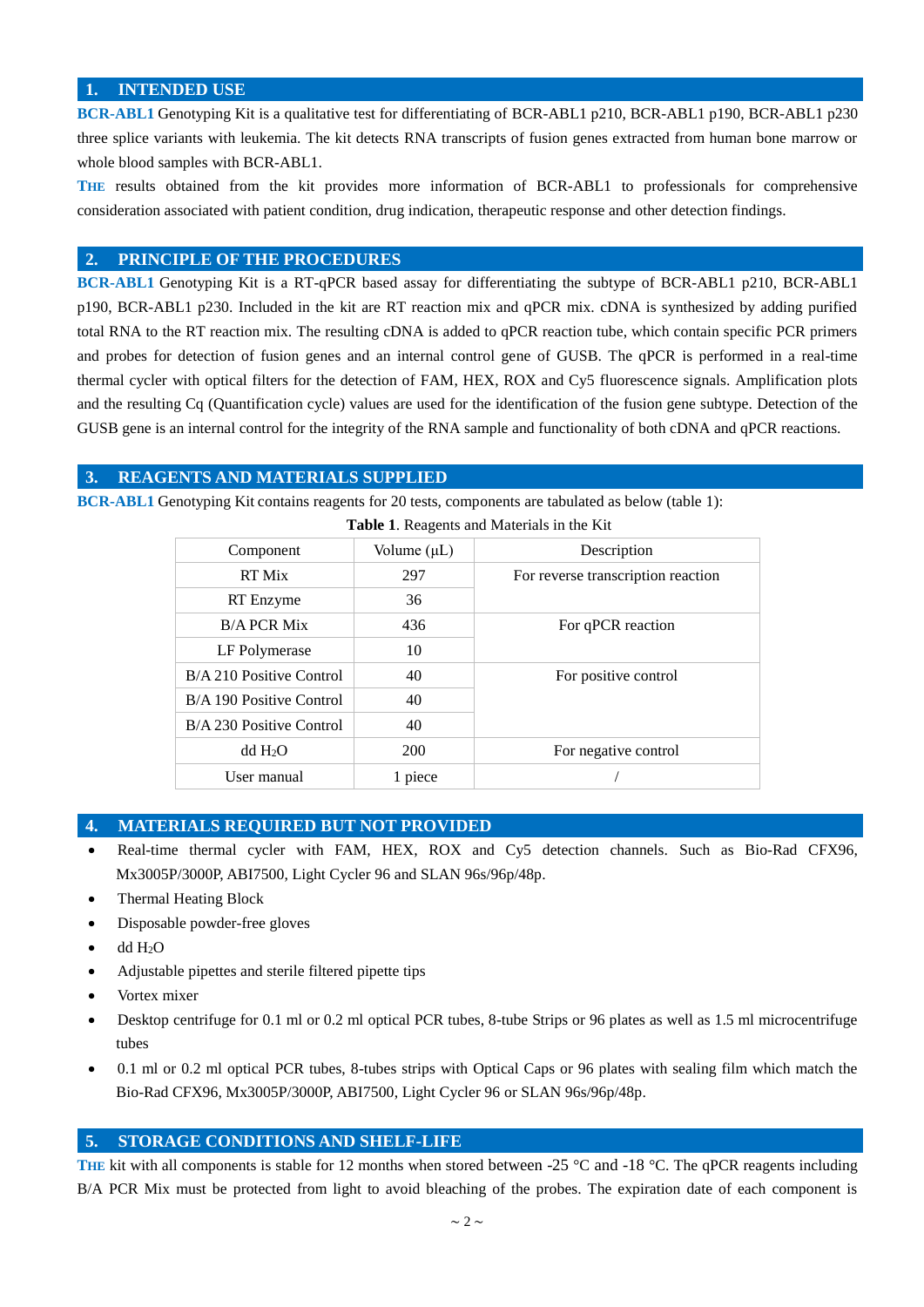printed on each tube label. Frequent freeze-thaw cycles  $(>\frac{3x}{x})$  of the kit should be avoided. The kit should be shipped at low temperature.

## <span id="page-2-0"></span>**6. SAMPLE REQUIREMENTS**

#### **COLLECTION OF PRIMARY SAMPLE**

Collect 2~3 mL bone marrow or whole blood sample according to routine collection procedure using EDTA or sodium citrate for anticoagulation. DO NOT use heparin due to its inhibition to PCR reaction. Total RNA should be isolated immediately after collection or should be stored at 2-8 ℃ for no more than 24 hours as RNA degrades easily. If not, remove the red blood cells, then add 1 mL of trizol per  $5 \times 10 \times 10^6$  leukocytes and store at -70 °C for no more than one month.

#### **EXTRACTION OF TOTAL RNA**

<span id="page-2-1"></span>**7. TEST PROCEDURE**

Isolate total RNA from bone marrow or whole blood by an appropriate method, use of trizol is recommended. Since the quality of RNA would affect the test results, it is suggested that the concentration and purity of RNA should be measured with UV spectrophotometer. The ratio of A260/A280 should be within 1.9-2.1, and the ratio of A260/A230 should be above 2.0. In order to avoid RNA degradation, the isolation should be carried out in RNase-free environment, such as a biological safety cabinet or clean bench. Make sure all microcentrifuge tubes, PCR tubes and other consumables are free of RNase. Wear latex gloves, masks or use other protective methods throughout the process to avoid RNase contamination.

#### **MASS CONCENTRATION OF TOTAL RNA USED FOR RT**

After isolation, reverse transcription must be done immediately, or the RNA should be stored at -70  $\degree$ C for no more than 3 months. For accurate detection, the recommended mass concentration of total RNA should be between 20 ng/ $\mu$ L and 200 ng/μL. Before reverse transcription, it is suggested that the integrity of RNA should be evaluated if the laboratory conditions permit. Agarose or denaturing agarose gel electrophoresis is recommended to assess RNA integrity. A 28s rRNA/18s rRNA ratio of 2 means good integrity. If not, the Cq values of Cy5 from B/A PCR Mix for total RNA will be above 25 cycles.



**Figure 1**. Test procedure at a glance.

#### **7.1 REVERSE TRANSCRIPTION (RT)**

a. **THAW** the RT Mix at room temperature ( $15~25$  °C) and vortex it for 10 seconds. RT Enzyme is no need to be vortexed. Then spin them briefly to collect the reagents at the bottom of the tubes.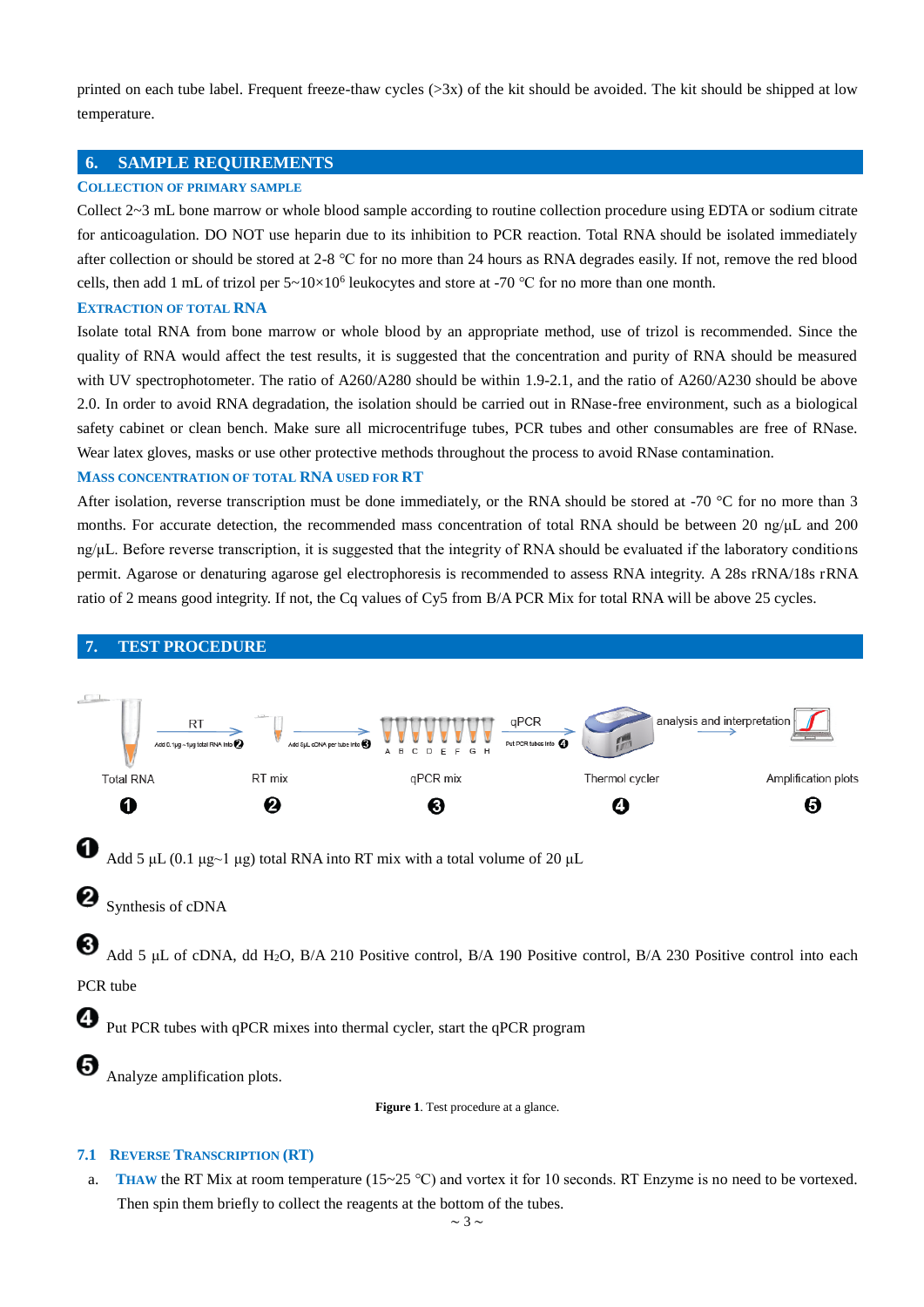b. **PREPARE** RT reaction mix using PCR tubes for 20 μL reaction volume as Table 2:

| Table 2. KT Reaction MIX FTeparation |                                  |  |
|--------------------------------------|----------------------------------|--|
| Reagents                             | Volume $(\mu L)/\text{reaction}$ |  |
| LF RT Mix                            | 13.5                             |  |
| LF RT Enzyme                         | 1.5                              |  |
| <b>Total RNA</b>                     |                                  |  |

**Table 2. RT Reaction Mix Preparation**

One RT reaction is for one sample use only. RT reaction mixes for multiple samples (as well as Positive Control) should be pre-mixed as a master mix with 5 % overage to cover pipetting losses. Spin the PCR tubes of RT reaction mix for 5 seconds at 3000 rpm/min. The whole preparation process should be completed within 2 hours and the prepared RT reaction mix should be used for the next step within 1 hour.

c. **PLACE** the PCR tubes of RT reaction mix in Thermal Cycler, incubate at 37  $\degree$ C for 15 minutes, then 85  $\degree$ C for 5 seconds.

## **7.2 Q-PCR**

- a. **THAW** all the B/A PCR Mix, Positive Control and ddH<sub>2</sub>O to room temperature (15~25 °C). Vortex B/A PCR Mix for 10 seconds, and Positive Control for 30 seconds. LF polymerase and ddH2O is no need to be vortexed, then spin all these tubes briefly.
- b. **PREPARE** master PCR mix using 1.5 mL microcentrifuge tubes for 20 μL reaction volume as follows (**Table 3**):

| <b>Table 3. Master PCR Mix Preparation</b> |                    |                  |  |  |
|--------------------------------------------|--------------------|------------------|--|--|
| Reaction                                   | Reagents           | Volume $(\mu L)$ |  |  |
| <b>PCR Mix</b>                             | <b>B/A PCR Mix</b> | $19.8n*$         |  |  |
|                                            | LF Polymerase      | 0.2n             |  |  |

\*n equals the number of samples plus 5, for example, if there are x samples need to be tested in this run, n (n=x+5, the "5" is for B/A 190 Positive Control, B/A 210 Positive Control, B/A 230 Positive Control, ddH2O and pipetting errors respectively) tubes of PCR mix should be prepared.

- c. **VORTEXING** the master PCR mix for 10 seconds and spin the tubes briefly.
- d. **DISPENSE** 20 μL of the master PCR mix per well into optical PCR tubes, 8-tubes strips or 96 plates.
- e. **ADD** 5 μL of each cDNA templates and positive control as well as ddH2O into PCR mix. A Layout example is shown in **Figure 2** (take 8-tubes strips for example).



**Figure 2**. Sample and control distribution in the 8-tubes strips.

- f. **SPIN** the PCR tubes for 5 seconds briefly.
- g. **PLACE** the PCR tubes, 8-tubes strips or 96 plates in the thermal cycler and run the pre-set program (see **Table 4**).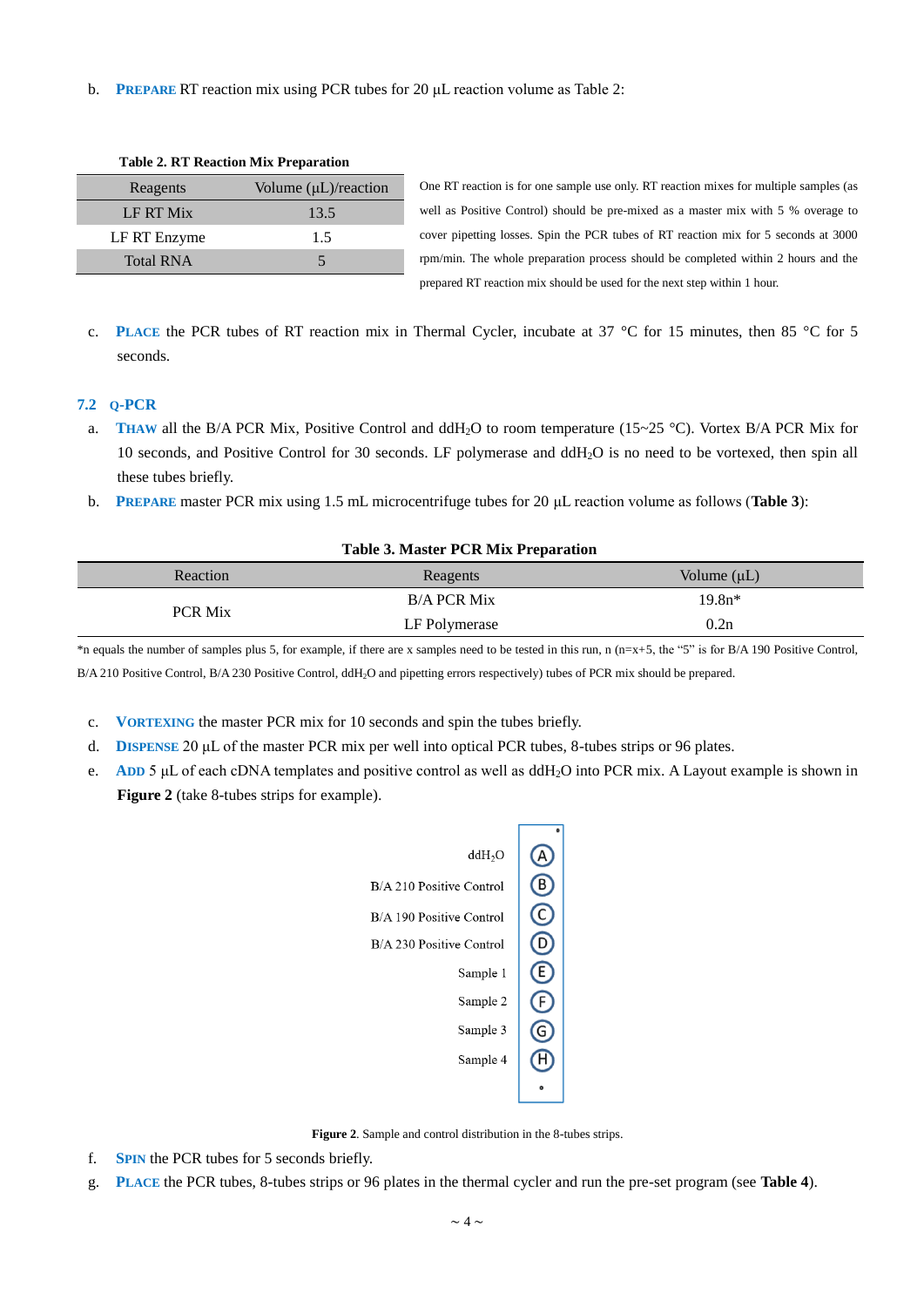| Table 4. Program of qPCR  |                                                      |              |  |  |
|---------------------------|------------------------------------------------------|--------------|--|--|
| <b>Stage</b>              | Condition                                            | Cycle number |  |  |
| <b>UNG</b> pre-treatment  | 50 $C2$ minutes                                      |              |  |  |
| Initial denaturation      | 95 $\mathbb{C}$ , 10 minutes                         |              |  |  |
| Touchdown cycling program | 95 $C_{0}20$ seconds                                 | 10           |  |  |
|                           | 65 °C,1 minute (decreased 1 °C per cycle)            |              |  |  |
|                           | 72 $C$ , 1 minute                                    |              |  |  |
| PCR cycling program       | 95 °C, 20 seconds                                    | 40           |  |  |
|                           | 56 °C, 32 seconds, collect the fluorescent signal in |              |  |  |
|                           | FAM, HEX, ROX and Cy5                                |              |  |  |
|                           | 72 $\mathbb{C}$ ,1 minute                            |              |  |  |

h. **After** the program is finished, put the PCR tubes (closed) into a self-sealing (zip) bag, sealed tightly, and treat as pollutant source.

## <span id="page-4-0"></span>**8. ANALYSIS AND INTERPRETATION**

## 8.1 **CQ VALUE DETERMINATION**

After the run of qPCR, a threshold line should be carefully set up to allow accurate Cq (shown in **Figure 3**). Note: Threshold line setting should automatically output by the instrument. If the signal occurs too early or fluctuates significantly, the automatic threshold line may be not suitable for data processing. Manually set up baseline threshold according to the original amplification curve and the instruction of thermal cycler.



**Figure 3**. Cq is the intersection between the amplification curve and the threshold line.

#### 8.2 **ddH2O**

The Cq values in any channels should be above 35. If not, the run is invalid and should be repeated.

#### 8.3 **Positive Control**

Signal should be detected in all positive controls

- **B/A 210 Positive Control**, the Cq values of FAM channel and CY5 channel should be less than 25.
- **B/A 190 Positive Control**, the Cq values of HEX channel and CY5 channel should be less than 25.
- **B/A 230 Positive Control**, the Cq values of ROX channel and CY5 channel should be less than 25.
- If not, the run is invalid and should be repeated.

## 8.4 **Samples**

- The Cq values of Cy5 channels should be less than 25.
- Cq values for positive sample signals of FAM, HEX and ROX channels should be below 30. Cq values above 30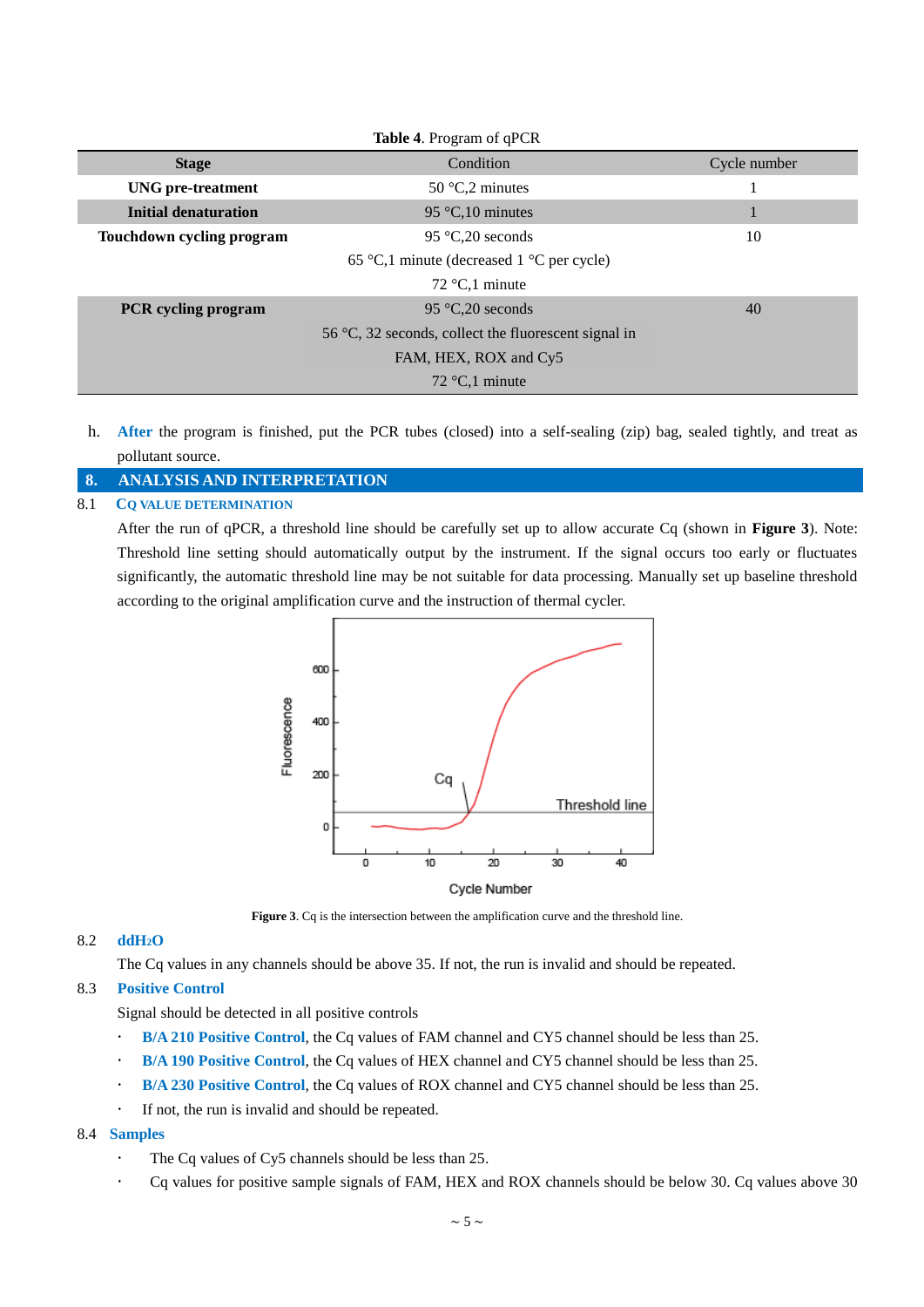might be non-specific amplification (shown in **Figure 4**). Repeat the test with fresh RNA, if the second test is positive, the sample is positive for the corresponding fusion gene. Other diagnostic techniques are highly recommended to confirm the results from positive tests with Ct values above 30.



**Figure 4.** Non-specific signal in sample

The fusion gene type for positive samples should be interpreted according to **Table 5**.

| <b>Table 5.</b> Interpretation Table |                                                                 |  |
|--------------------------------------|-----------------------------------------------------------------|--|
| <b>Fluorescence Signals</b>          | <b>Results</b>                                                  |  |
| $FAM + Cy5$                          | BCR-ABL1 p210                                                   |  |
| $HEX + Cy5$                          | BCR-ABL1 p190                                                   |  |
| $ROX + Cv5$                          | BCR-ABL1 p230                                                   |  |
| Cy5                                  | Not BCR-ABL1 p210, BCR-ABL1<br>p190, BCR-ABL1 p230 fusion genes |  |

#### <span id="page-5-0"></span>**9. LIMITATION OF THE METHOD**

- The kit can only differentiate BCR-ABL1 p210, BCR-ABL1 p190, BCR-ABL1 p230 three splice variants, other fusion genes are not covered.
- The Cq values cannot be used for quantification of the fusion transcripts level.
- The low level of fusion transcripts in samples can result in false negative results because of the kit's limit of detection.

## <span id="page-5-1"></span>**10. PERFORMANCE CHARACTERISTICS**

LIMIT OF DETECTION: 100 copies/reaction.

#### <span id="page-5-2"></span>**11. WARNING AND PRECAUTIONS**

THE instruction must be followed exactly to get accurate results.

- Do not pool reagents from different kits or lots, and do not use after the expiration date printed on the external box label.
- Use aerosol barrier pipette tips.
- Laboratory workbenches, pipettes and other [consumables](app:ds:consumables) must be cleaned with bleach regularly.
- Opening qPCR tubes after amplification should be avoided in order to minimize the risk of contamination.
- Gloves should be worn during the whole operation.
- The test results should not be used as the only reference for treatment planning. Clinicians should make comprehensive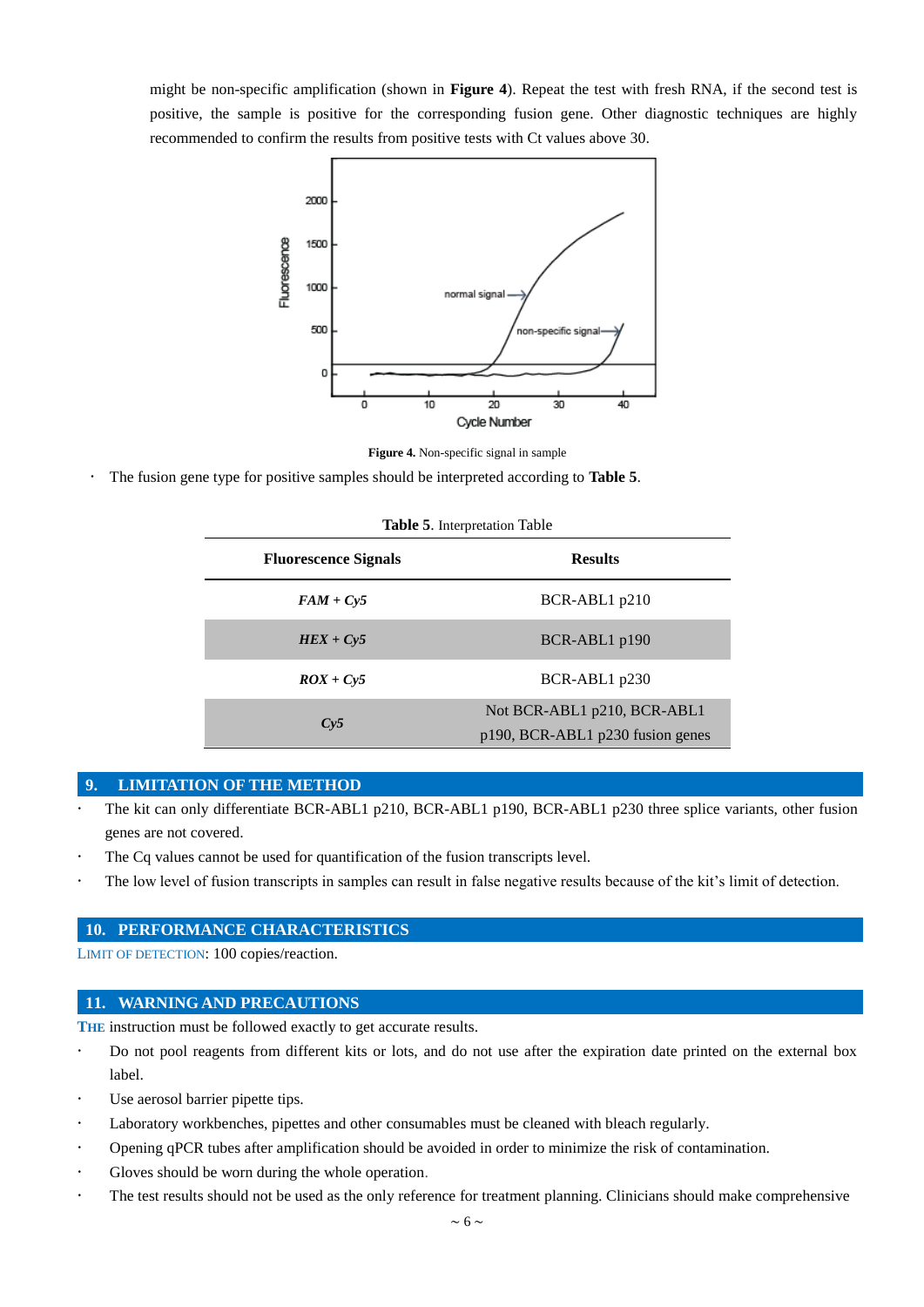decision in consideration of patient condition, drug indications, therapeutic response and so on.